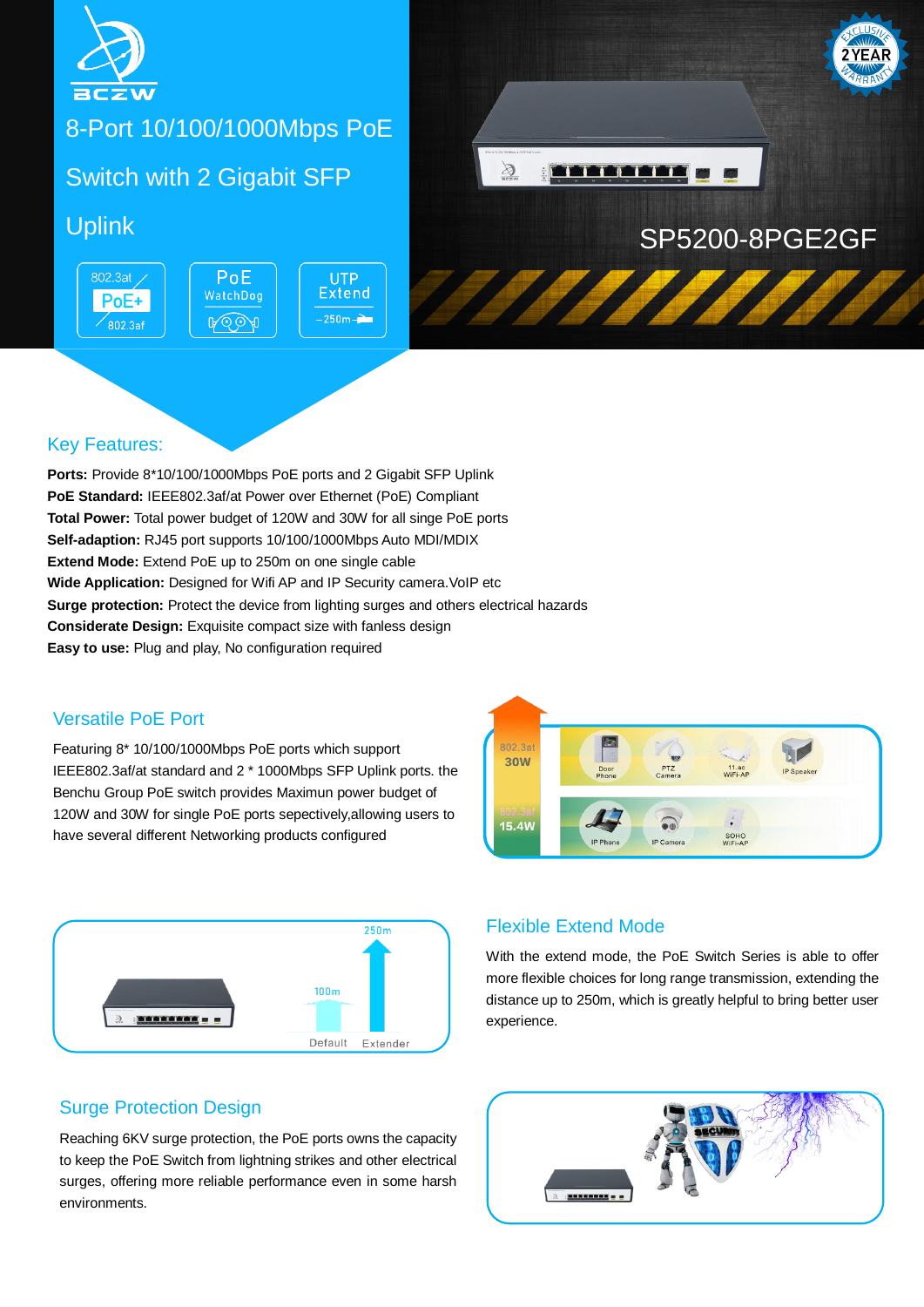# SP5200-8PGE2GF

8-Port 10/100/1000M PoE Switch with 2 Gigabit SFP Uplink

### Technical Datasheet

| <b>Model</b>                             | <b>SP5200-8PGE2GF</b>                                            |           |
|------------------------------------------|------------------------------------------------------------------|-----------|
| <b>Hardware Specifications</b>           |                                                                  |           |
| <b>Network Connector</b>                 | 8 10/100/1000BASE-T RJ45 auto MDI/MDIX ports<br>2 1000BASE-X SFP |           |
| PoE Port                                 | 8 10/100/1000Mbps POE PSE port                                   |           |
| <b>LED</b> indicators                    | Power Indicator: PWR(green).<br>Network Indicator: Link(green).  |           |
|                                          | PoE Working Indicator: PoE(green)                                |           |
| Switch Architecture                      | Store and Forward                                                |           |
| <b>Transmission model</b>                | IEEE802.3X full-duplex and Backpressure half-duplex              |           |
|                                          | Backplane bandwidth                                              | 24Gbps    |
| Switch Performance                       | Packet forwarding rate                                           | 17.86Mpps |
|                                          | MAC address                                                      | 8k        |
| Power requirement                        | AC100-240V 50/60Hz                                               |           |
| <b>ESD Protection</b>                    | 6KV ESD                                                          |           |
| Dimension(WxDxH)                         | 270mm x 180mm x 44.5mm(10.62in x 7.09in x 1.75in)                |           |
| Weight                                   | 2Kg                                                              |           |
| Power over Ethernet (PoE) Specifications |                                                                  |           |
|                                          |                                                                  |           |
|                                          | IEEE802.3i 10 BASE-T                                             |           |
|                                          | IEEE802.3u 100 BASE-TX                                           |           |
|                                          | IEEE 802.3ab Gigabit 1000BASE-T                                  |           |
| Network standard                         | IEEE802.3x Flow Control                                          |           |
|                                          | IEEE802.3af Power over Ethernet                                  |           |
|                                          | IEEE802.3at Power over Ethernet                                  |           |
|                                          | IEEE802.3az EEE                                                  |           |
| PoE Standard                             | IEEE 802.3af Power over Ethernet/PSE                             |           |
|                                          | IEEE 802.3at Power over Ethernet Plus/PSE                        |           |
| PoE Supply Type                          | $1/2(+)$ , $3/6(-)$ End-span                                     |           |
| PoE Power Output                         | Per Port 52V DC, 300mA. max. 15.4 watts (IEEE 802.3af)           |           |
|                                          | Per Port 52V DC, 600mA. max. 30 watts (IEEE 802.3at)             |           |
| PoE Power budget                         | 120W                                                             |           |
| <b>Environment</b>                       |                                                                  |           |
| Safety                                   | FCC Part15 Class A, CE. RoHs                                     |           |
| Environment specification                | Operating temperature: -20°C~55°C, operating humidity: 5%~95%    |           |